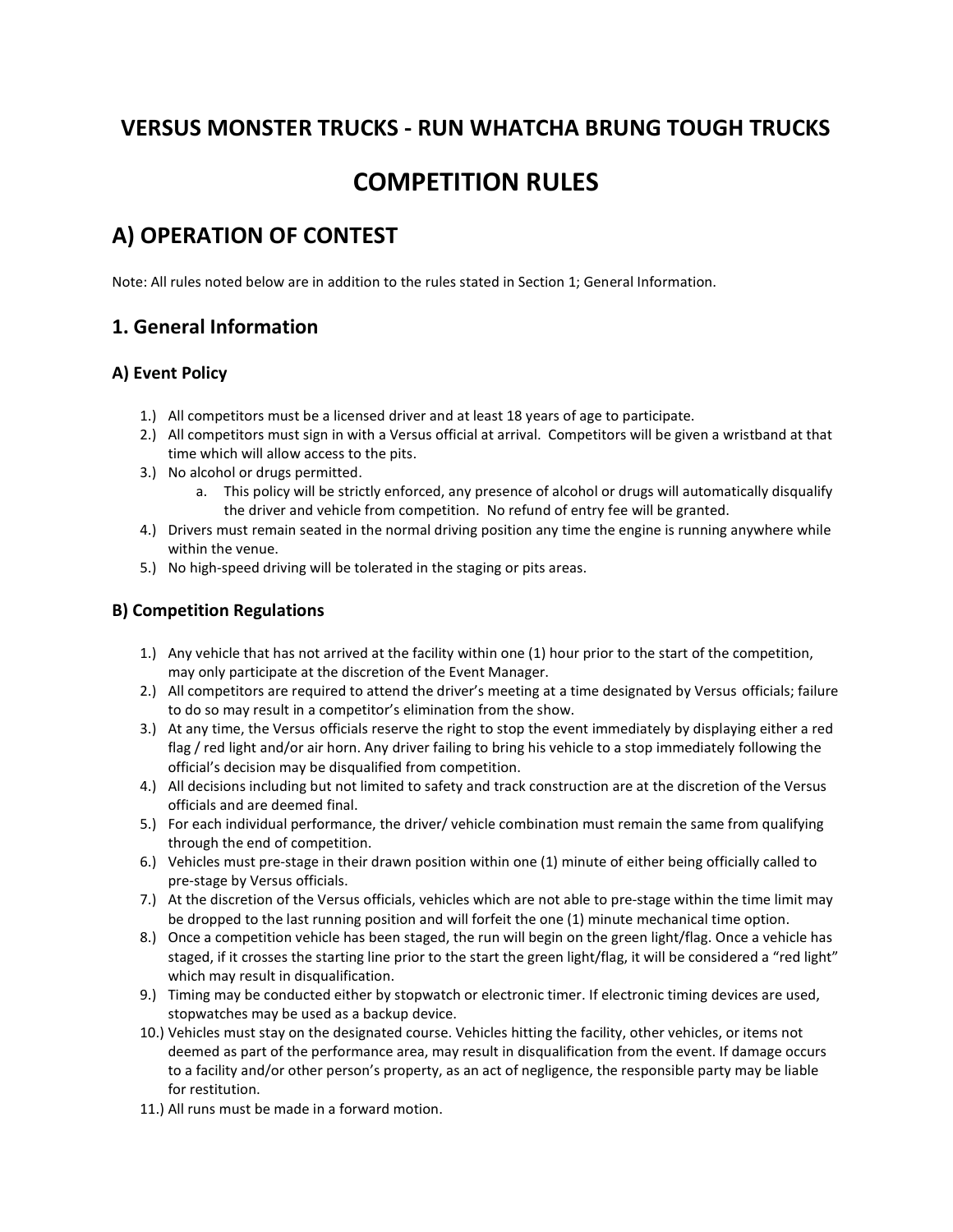12.) Should a vehicle require any assistance during a run, the run may be scored as a DNF.

### C) Course Regulations

- 1.) A course will be designed by Versus for all participants to compete. At the discretion of Versus the course may be modified at any time.
- 2.) Each course obstacle may include predetermined course marker(s). Knocking a designated marker(s) to the ground or coming in contact with other obstacles may result in a five (5) second penalty per obstacle hit. This penalty will be added to the competitor's time at the completion of the run.
- 3.) Vehicles that fail to cross each course obstacle with the front two wheels may receive a five (5) second penalty.
- 4.) Vehicles must complete a full run to be considered as a fast loser or replacement in the next round.

### 2. Race Formats - to be determined based off size of venue

### A) Timed Competition (Single Lane)

- 1.) Vehicles race against the clock to have the lowest elapsed time on the designated course.
- 2.) In the event of a vehicle not being able to continue in competition due to breakage and/or infractions, the vehicle with the fastest non-advancing legal run may continue in the next round.

### B) Bracket Racing (2 lanes)

- 1.) Brackets will be seated based off qualifying times. With the fast of the 2 drivers having lane choice
- 2.) In the event of a fast loser being needed, if races are not being times during the bracket, the fast loser will be determined via qualifying order.

## B) SAFETY SPECIFICATIONS

#### 1. Competitor Safety

- 1.) All competitors are required to wear a helmet certified to Snell Standard SA95, SA2000 or SA2005, or to SFI Spec 31.2A or 31.1/2005 and shatter proof safety goggles or safety shield during competition. Versus recommends helmet restraints for all competitors.
- 2.) A minimum of a 3-point harness is required. 4-point harnesses are preferred.
- 3.) Neck collars are required
- 4.) Appropriate footwear, as determined by Versus Officials, is required. Open-toe footwear is not permitted.

### 2. Vehicle Safety

- 1.) All open top vehicles must have a minimum of a six (6) point roll cage with mounting points welded to the steel frame. The cage must be constructed with a minimum of 1.75 inch and a maximum 2.00 inch diameter DOM steel tubing with a minimum wall thickness of .120 inch.
- 2.) All vehicles must have a cover or approved safety netting over the driver's compartment.
- 3.) Driver's side door protection is highly recommended, this may include, but not limited to the side roll cage tubing, C-channel or equivalent.
- 4.) A roll bar for all vehicles is highly recommended.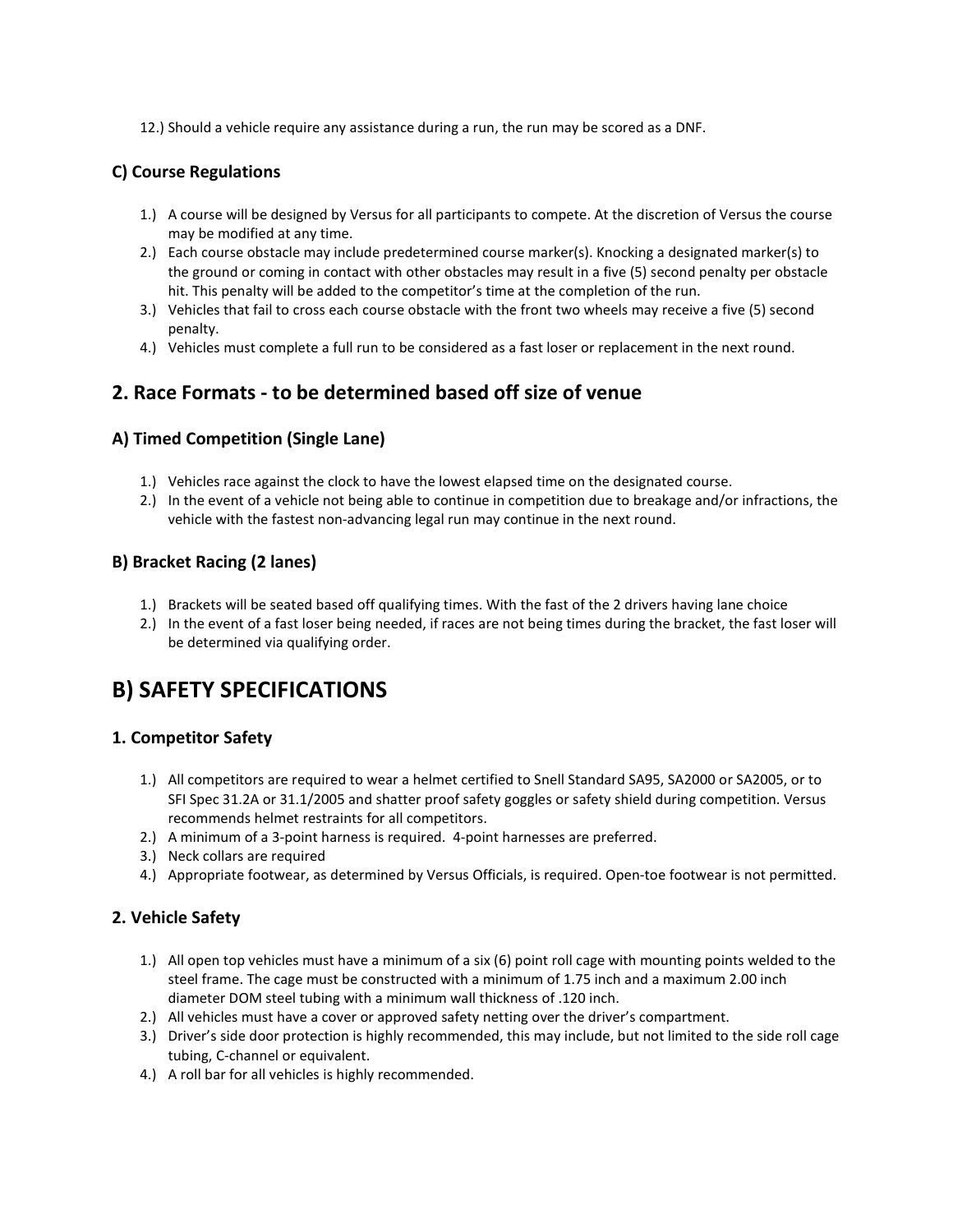- 5.) All vehicles without permanent doors must have approved side protection including, but not limited to: minimum .065 inch metal, approved netting or .125 inch Lexan securely fastened. The approved side protection must cover from the driver's elbow to the floor.
- 6.) All vehicles must have door windows rolled down completely into the door. The use window netting is required.
- 7.) An on-board 2 1/2 lbs. fire extinguisher certified to SFI Spec 17.1 is highly recommended.
- 8.) All batteries must be securely mounted with a minimum of two (2) mounting locations.
- 9.) All batteries must be covered by non-conductive material.
- 10.) No fuel lines or oil will be permitted in the driver's compartment.
- 11.) Coolant lines for rear mounted radiators must be steel tubing or incased in an enclosure.

# C) VEHICLE SPECIFICATIONS

### 1. Engine / Fuel

- 1.) All vehicles must utilize the stock front engine configuration from the manufacture.
- 2.) All throttles are mandated to be cable with dual return springs. Production vehicles with electric return springs are acceptable.
- 3.) Fuel additives are not permitted. This includes, but is not limited to: Alcohol fuel, Nitro Methane and Nitrous Oxide.
- 4.) All fuel systems must not exceed a single four (4) barrel style carburetor or electronic production type fuel injection system. Aftermarket blowers and/or turbochargers are not permitted.

### 2. Chassis / Body

- 1.) Drive shaft loops are highly recommended on all drive shafts.
- 2.) A firewall is required in both the front and rear of the driver's compartment. The shielding in the front must be from the floor to the bottom of the windshield and must connect from one side of the vehicle to the other. The shielding in the rear must be from the floor to the roof and also connect from one side of the vehicle to the other. The shielding material must be a minimum of .060-inch steel/aluminum or .125 inch Lexan. Plexiglas is not permitted.
- 3.) Tran brakes or electronic staging devices are not permitted.
- 4.) Aftermarket transfer cases or drop boxes are not permitted.
- 5.) Only stock frames will be permitted.
- 6.) Tube frame chassis will not be permitted.
- 7.) Tow hooks are required.
- 8.) Production type vehicles are permitted with the exception of buggies.

#### 3. Suspension

- 1.) The maximum wheel travel cannot exceed 14 inches in both front and rear suspensions. Positive bump stops and limiting chains and/or straps are highly recommended.
- 2.) Bolt on aftermarket suspension upgrades will be permitted. No cutting or welding is permitted.
- 3.) Cantilever and/or compound suspensions are not permitted.
- 4.) Shock mounting points may be strengthened but must stay within the confines of stock production body and location.
- 5.) Aftermarket coil-over shocks are permitted.
- 6.) Shocks that are remotely adjusted from the driver's compartment or while the vehicle is in motion are not permitted.
- 7.) Quarter elliptical, fiberglass, carbon fiber and/or composite springs will not be permitted.